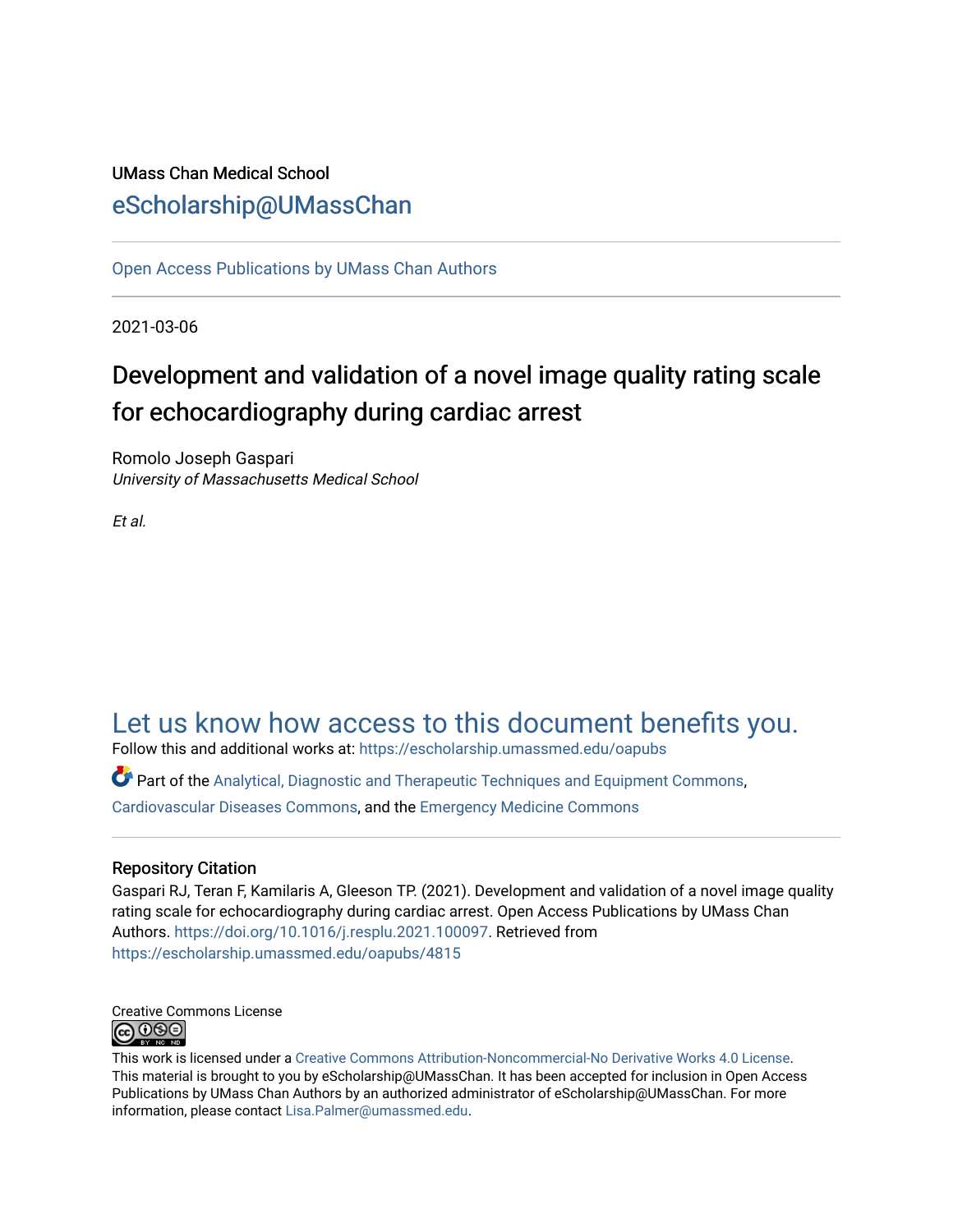

Available online at [www.sciencedirect.com](http://www.sciencedirect.com/science/journal/26665204)

# Resuscitation Plus

journal homepage: <www.journals.elsevier.com/resuscitation-plus>

### Clinical paper

## Development and validation of a novel image quality rating scale for echocardiography during cardiac arrest



魙

**RESUSCITATION** 

### Romolo Gaspari<sup>a, \*</sup>, Felipe Teran<sup>b</sup>, Andrew Kamilaris<sup>c</sup>, Timothy Gleeson<sup>d</sup>

a Professor of Emergency Medicine, UMASS Memorial Medical Center, 55 Lake Ave North, Worcester, MA 01655, United States

<sup>b</sup> Clinical Instructor of Emergency Medicine, Center for Resuscitation Science, Department of Emergency Medicine, University of Pennsylvania Medical School, United States

<sup>c</sup> Resident in Emergency Medicine, Department of Emergency Medicine, UMASS Memorial Medical Center, United States

<sup>d</sup> UMASS Memorial Medical Center, United States

#### Abstract

Objective: Research into echocardiography (echo) during cardiac arrest has suffered from methodological flaws that limit aggregation of findings. We developed and validated a novel image rating scale for qualitative analysis of echo images obtained during resuscitation.

Methods: A novel 5-point ordinal rating scale was developed and validated using recorded echo images from 145 consecutive cardiac arrest patients. Recorded echo images were reviewed in a blinded fashion by investigators experienced in cardiac arrest echo, and image quality was rated using this scale. Cardiac activity was subsequently classified as no activity, disorganized activity and organized activity. The primary outcome was inter-rater agreement using the image quality rating scale. Secondary outcome was the qualitative evaluation of the type of cardiac activity.

Results: A total of 235 ultrasounds were analyzed by study investigators using the image quality rating scale. The overall image quality agreement between reviewers using the scale was good with a weighted kappa of 0.65. Agreement for image quality in subxyphoid images was greater than in parasternal images (0.65-0.52). Echo analysis of cardiac activity showed no activity (33%), disorganized activity (18%), and organized activity (49%). Agreement was great for presence or absence of "cardiac activity" and "organized cardiac activity" with a kappa of 0.84 and 0.78.

Conclusions: A novel image quality rating scale for echo during cardiac arrest demonstrates substantial agreement between reviewers. Agreement regarding the presence or absence, as well as the organization of cardiac activity was substantial.

Keywords: Cardiac arrest, Echocardiography, Research methodology, Ultrasound image quality

#### Introduction

Focused trans-thoracic echocardiography (echo) during advanced cardiac life support (ACLS) has been proposed as a tool with potential to improve outcomes following cardiac arrest. The main applications of echo during cardiac arrest include identification of patients with poor prognosis related to cardiac activity<sup>[1](#page-5-0)</sup> and identification of potentially

treatable pathologies. $2,3$  Focused [transthoracic](#page-5-0) echo during ACLS often involves a single view of the heart obtained during a 10 s (or less) pause in CPR, most commonly a subxyphoid, apical or parasternal view. In addition to providing diagnostic information regarding potentially treatable causes of the arrest, some observational evidence suggest that echo may help in the interpretation of electrocardiographic (ECG) rhythms by providing an image of the heart during CPR pauses.<sup>[1,4](#page-5-0)</sup>

Abbreviations: 95%CI, 95% confidence intervals; ACLS, Advanced Cardiac Life Support; CPR, Cardiopulmonary Resuscitation; Echo, Echocardiography; ECG, Electrocardiography; ED, Emergency Department; OHCA, Out of hospital Cardiac Arrest.

E-mail addresses: [Romolo.Gaspari@umassmemorial.org](mailto:Romolo.Gaspari@umassmemorial.org) (R. Gaspari), [Felipe.Teran-Merino@Pennmedicine.upenn.edu](mailto:Felipe.Teran-Merino@Pennmedicine.upenn.edu) (F. Teran), [Andrew.Kamilaris@umassmemorial.org](mailto:Andrew.Kamilaris@umassmemorial.org) (A. Kamilaris), [Timothy.Gleeson@umassmemorial.org](mailto:Timothy.Gleeson@umassmemorial.org) (T. Gleeson).

<http://dx.doi.org/10.1016/j.resplu.2021.100097>

Received 12 November 2020; Received in revised form 5 January 2021; Accepted 12 February 2021

2666-5204/© 2021 The Authors. Published by Elsevier B.V. This is an open access article under the CC BY-NC-ND license ([http://creativecommons.org/](http://creativecommons.org/licenses/by-nc-nd/4.0/) [licenses/by-nc-nd/4.0/\)](http://creativecommons.org/licenses/by-nc-nd/4.0/).

Corresponding author.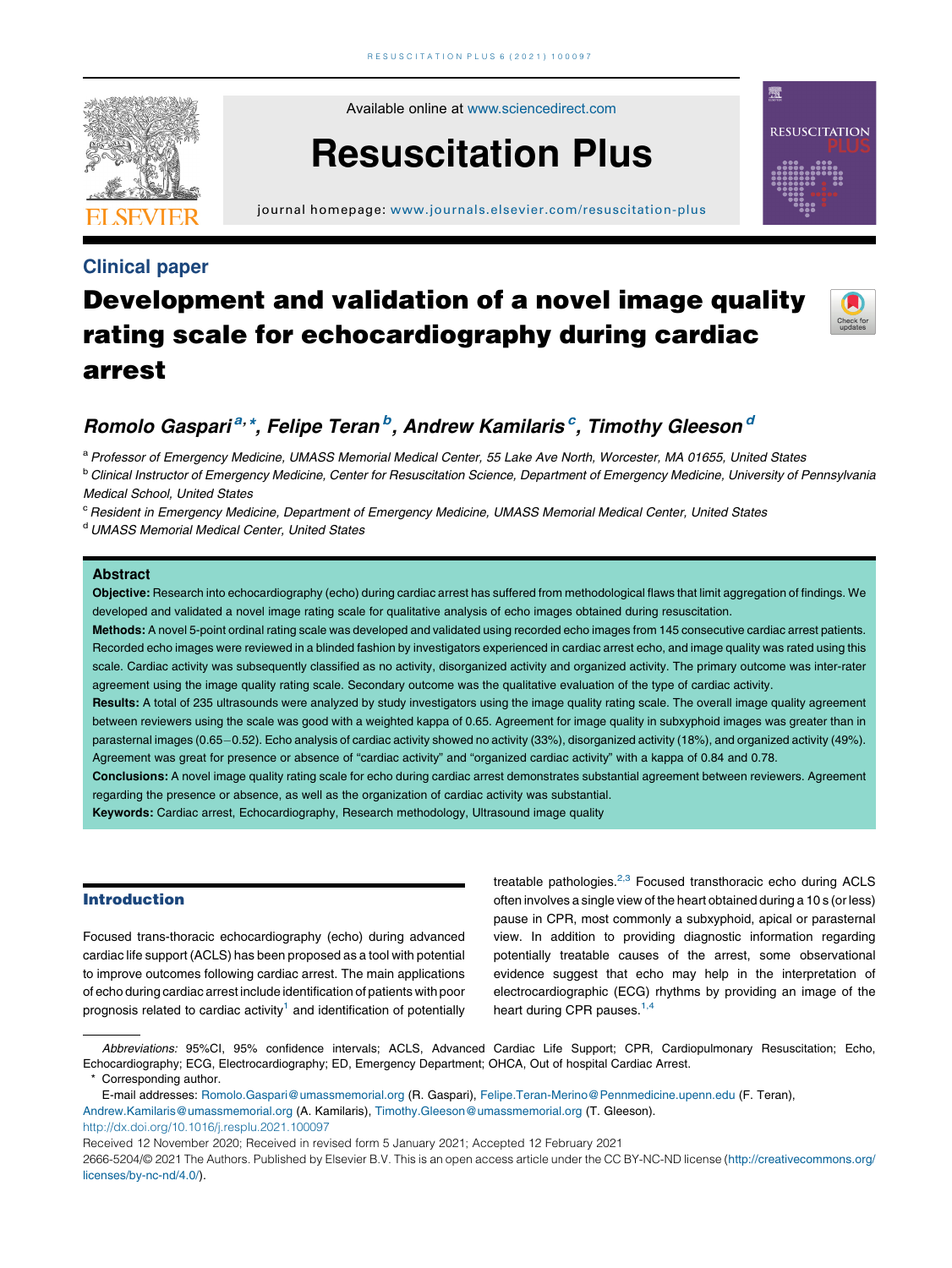Inconsistent definitions of cardiac activity and variable quality of echo images across studies represent a source of significant confounding, limiting the interpretation of the role of echo and the translation of this knowledge into resuscitation practice. The current study aimed to address some of these concerns by developing and evaluating a novel image rating scale designed to standardize the analysis of echo image quality. While other image rating scales have been described,<sup>[5](#page-5-0)</sup> no cardiac arrest-specific scale has been proposed and evaluated. Using a prospectively collected database of echo images, we assessed the agreement in the analysis of images between clinicians using this scale.

#### Methods

#### Study design and setting

This was a pilot study to describe and internally validate an image quality rating scale to assess the quality of echo images obtained during cardiac arrest resuscitations. A 5-point ordinal rating scale was developed using a modified Delphi technique. An initial rating scale was created by one of the investigators reviewing echo images generated from a large cardiac arrest study previously conducted.<sup>[1](#page-5-0)</sup> Iterative improvements of the scale were performed by a group of 2 experts in point of care echo and extensive experience in cardiac arrest echo. The two investigators conducted several independent, iterative reviews of the scale refining the content and language before coming together in three conference calls to address points of disagreement and ascertain consensus.Afterthe 4th iteration, the two experts came to a final consensus and produced the final scale used in this study. The scale was validated through a secondary review of prospectively enrolled patients with recorded images from a cohort of consecutive non-traumatic cardiac arrest patients from a single emergency department (ED). Data were uploaded into a REDCap database (Research Electronic Data Capture, Vanderbilt University, Nashville, USA), $6,7$  with the [exception](#page-5-0) of echo images that were organized on a research computer. The hospital's institutional review board approved this study as exempted of informed consent. The study was registered on Clinical Trials.Gov (NCT04248985).

#### Patient population

For the validation cohort, adult patients with atraumatic out-of-hospital cardiac arrest (OHCA) presenting to the ED with ongoing CPR were enrolled. The current study involves a pre-defined secondary endpoint that was part of a larger prospective study on ultrasound in cardiac  $arrest<sup>8</sup>$  $arrest<sup>8</sup>$  $arrest<sup>8</sup>$  currently under review for publication. One hundred and sixtyeight patients presented during the 14-month study period, with 145 patients included in the study. Patients not included ( $n = 23$ ) were excluded because of lack of recorded echo images. There were 51 clinicians involved in obtaining ultrasound images during this study.

#### Development of image quality rating scale

The image quality rating scale was developed using a modified Delphi technique through iterative improvements in the image-rating tool by experts in point of care echo. One of the investigators (RG) has over two decades of practice of emergency echo, having performed or interpreted over 10,000 studies and was the lead investigator in the largest study to date evaluating the role of echo in cardiac arrest resuscitation.<sup>[1](#page-5-0)</sup> The other investigator (FT) has extensive experience in emergency and resuscitation echo and is a testmur of the Critical Care Echocardiography board examination (CEEeXAM). An additional expert (TG) was used in the validation phase of this study, fellowship trained in ultrasound and currently the division director of the ultrasound division at UMASS Memorial Medical Center. A series of elements related to image quality were considered in order of ascending value for decision making during resuscitation; (1) Ability to identify the presence or absence of cardiac activity, (2) Ability to characterize the type of cardiac activity (e.g. organized vs disorganized), and (3) Ability to identify potentially treatable pathologies (e.g. cardiac tamponade or intra cardiac thrombosis). Of note, the inability to view areas of interest by either omission or by artifact results in a similar poor rating. The number and degree of image quality categories were chosen and ranked based on ability to detect the findings of importance, with a focus on minimal amount of detail to detect pathology or anatomy. The resulting image rating scale uses a 5-point Likert scale with image quality ratings from poor to excellent: 1 — unable to interpret, 2 — sufficient to detect only if the heart is beating, 3 — sufficient to determine the quality of cardiac activity (organized vs. disorganized),  $4 -$  sufficient to visualize internal details of heart (inner myometrium, valves, pathological findings), 5 sufficient for quantitative analysis (Fig. 1).

#### Cardiac activity definition

The definition of cardiac activity for this study was based on previously published research.<sup>1,9</sup> Cardiac activity was defined as "any [movement](#page-5-0) of the myocardium not including isolated valve movements or movement of blood in cardiac chambers". Organized cardiac activity was defined as "movement of the myocardium with change in size of the ventricular cavity and synchronized movement of the ventricular wall" Disorganized cardiac activity was defined as "movement of the myocardium without change in size of the ventricular cavity, e.g. agonal or twitching activity".

#### Echocardiography

Imaging was limited to transthoracic echo (TTE) performed during ACLS pauses for pulse checks or rhythm checks. The physician performing the resuscitation recorded the echo images in real-time

#### **Image Rating Scale**

- 1. Unable to interpret [poor]
- 2. Images sufficient to detect cardiac activity only (i.e. if the heart is beating)
- 3. Images sufficient to determine the quality of cardiac activity (organized vs disorganized)
- 4. Images sufficient to visualize the internal details of the heart (inner myocardium, valves, pathological findings)
- 5. Image sufficient for quantitative analysis excellent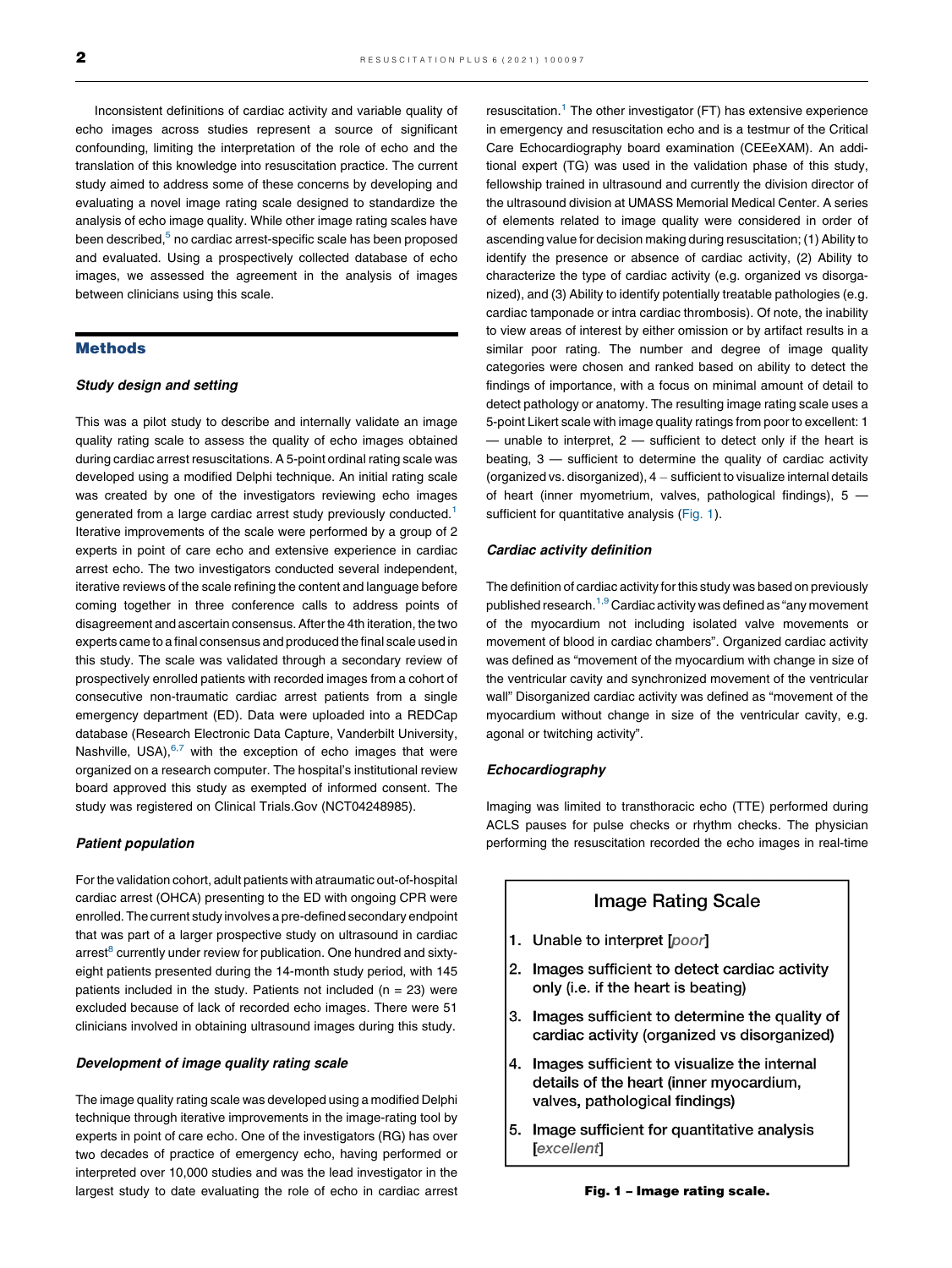during the resuscitation. Recorded images were reviewed independently by two physician experts in point of care echo blinded to each other and any clinical or therapeutic information. Image quality was assessed using the image quality rating scale. Images were subsequently categorized as having any cardiac activity or not, and further categorized as having organized cardiac activity or nonorganized movements.

#### **Outcome**

The primary outcome was agreement of reviewers for image quality rating. Secondary outcome was agreement of reviewers for characterization of cardiac activity using established definitions.

#### Statistical analysis

Data were collected from the electronic medical record using a standardized data sheet and transcribed into an electronic database. Data elements included in the study database were chosen based on previously published recommendations.<sup>[10](#page-5-0)</sup> Data collection methods were discussed in our prior publication.<sup>[1](#page-5-0)</sup> Data included resuscitationrelated data points, patient data points, and echo data points. The database was complete at the time of analysis with no missing data. Demographics and clinical data are presented as means with 95% confidence interval (95%CI). Agreement is provided using Weighted Kappa or Cohen's Kappa. Interpretation of kappa analysis was consistent with prior publications.<sup>11</sup> The analyses were performed using JMP Pro version 15 (SAS Institute Inc, Cary, NC).

#### **Results**

Two hundred thirty-seven echos were performed, 49% subxyphoid view and 51% parasternal view. Patient characteristics are detailed in Table 1. Agreement for image quality between the reviewers was substantial (weighted kappa  $0.66$  (95%Cl  $0.60-0.72$ ). The average image quality was 2.9 out of 5 (95%Cl 2.75 $-3.03$ ). Agreement for each of the image quality levels differed, with increased agreement for the top and bottom of the rating scale, with highest agreement for the poorest image quality. There was no difference in agreement when analyzing by echo view (subxyphoid Kappa 0.66 (95%Cl  $0.58-0.73$ ) vs parasternal  $0.66$  (95%CI  $0.56-0.76$ )). Agreement between reviewers was moderate for patients with cardiac activity (kappa  $0.55-95\%$  CI 0.45-0.65) and substantial those without cardiac activity (kappa  $0.61-95\%$ CI 0.49 $-0.72$ ). The data for each image quality level is detailed in [Table](#page-4-0) 2. Image quality was negatively affected by cardiac activity, with decreased image quality in patients with no cardiac activity.

A total of 64.5% (133 of 206) of patients had some presence of cardiac activity. Agreement for cardiac activity (present or absent) was substantial (kappa  $0.78$  (95%CI 0.70 $-0.87$ ) and agreement for type of activity (organized vs disorganized) was good (kappa 0.76 (95%CI  $0.64-0.88$ ). There was no difference in agreement (present vs absent) when analyzing by echo view (subxyphoid Kappa 0.77 (95% CI 0.65 $-0.89$ ) vs parasternal 0.79 (95%CI 0.67 $-0.92$ )). There was also no difference in agreement (organized vs disorganized) when analyzing by echo view (subxyphoid Kappa 0.72 (95%Cl 0.54-0.91) vs parasternal 0.78 (95%Cl 0.64-0.94)).

#### **Discussion**

The majority of echo images obtained in this study were of high quality despite being obtained during short pauses in CPR. Echo during ACLS occurs within a 10 s window and prior research has not proven that high quality echo images are obtainable in 10 s. The American Society of Echocardiography recommends 45-60 min for an uncomplicated trans-thoracic echo. $12$  In one study single views of the heart during stress echocardiography took 67 s to acquire.<sup>13</sup> Echo image acquisition times during ACLS average significantly less than  $67 s<sub>14</sub>$  $67 s<sub>14</sub>$  $67 s<sub>14</sub>$  with a goal not to obtain perfect images, but to obtain images with sufficient information to guide ACLS. The majority of images

| <b>Table 1 - Patient characteristics.</b>                  |                           |  |  |  |  |
|------------------------------------------------------------|---------------------------|--|--|--|--|
| Clinical variable                                          | $(n = 145)$               |  |  |  |  |
| Gender, male $-$ n $(\%)$                                  | 97(67.4)                  |  |  |  |  |
| Age - mean, (95% CI)                                       | $57.7(56 - 60)$           |  |  |  |  |
| Initial rhythm                                             |                           |  |  |  |  |
| Asystole $- n$ (%) $- 95\%$ CI                             | 68 (46.9) $-39.0-55.0$    |  |  |  |  |
| $PEA - n$ (%) $-$ 95%Cl                                    | $44(30.1) - 23.4 - 38.3$  |  |  |  |  |
| Sinus - n $(\%)$ - 95%Cl                                   | $3(2.0) - 0.4 - 6.2$      |  |  |  |  |
| $Vfib - n$ (%) $-$ 95%Cl                                   | $30(21.0) - 14.9 - 28.0$  |  |  |  |  |
| Witnessed Arrest $- n$ (%)                                 | $74(51.7) - 43.0 - 59.0$  |  |  |  |  |
| Bystander CPR $-$ n $(\%)$                                 | $72(50.4) - 41.6 - 57.7$  |  |  |  |  |
| ED presenting rhythm                                       |                           |  |  |  |  |
| Asystole $- n$ (%) $- 95\%$ Cl                             | $64(46.3) - 38.2 - 54.6$  |  |  |  |  |
| $PEA - n$ (%) $-$ 95%Cl                                    | $57(41.3) - 33.4 - 49.6$  |  |  |  |  |
| Sinus - n $(\%)$ - 95%Cl                                   | $4(2.9) - 1.1 - 7.2$      |  |  |  |  |
| Vfib $- n$ (%) $- 95\%$ Cl                                 | $13(9.4) - (5.6 - 15.5)$  |  |  |  |  |
| Mechanical compression device pre-hospital $n$ (%) – 95%Cl | $108(74.4) - 66.8 - 80.9$ |  |  |  |  |
| Endotracheal intubation pre-hospital $n$ (%) – 95%Cl       | $103(72.0) - 64.1 - 78.7$ |  |  |  |  |
| Arrest length in min - AVG, (95% CI)                       | $15.6(13.6 - 17.7)$       |  |  |  |  |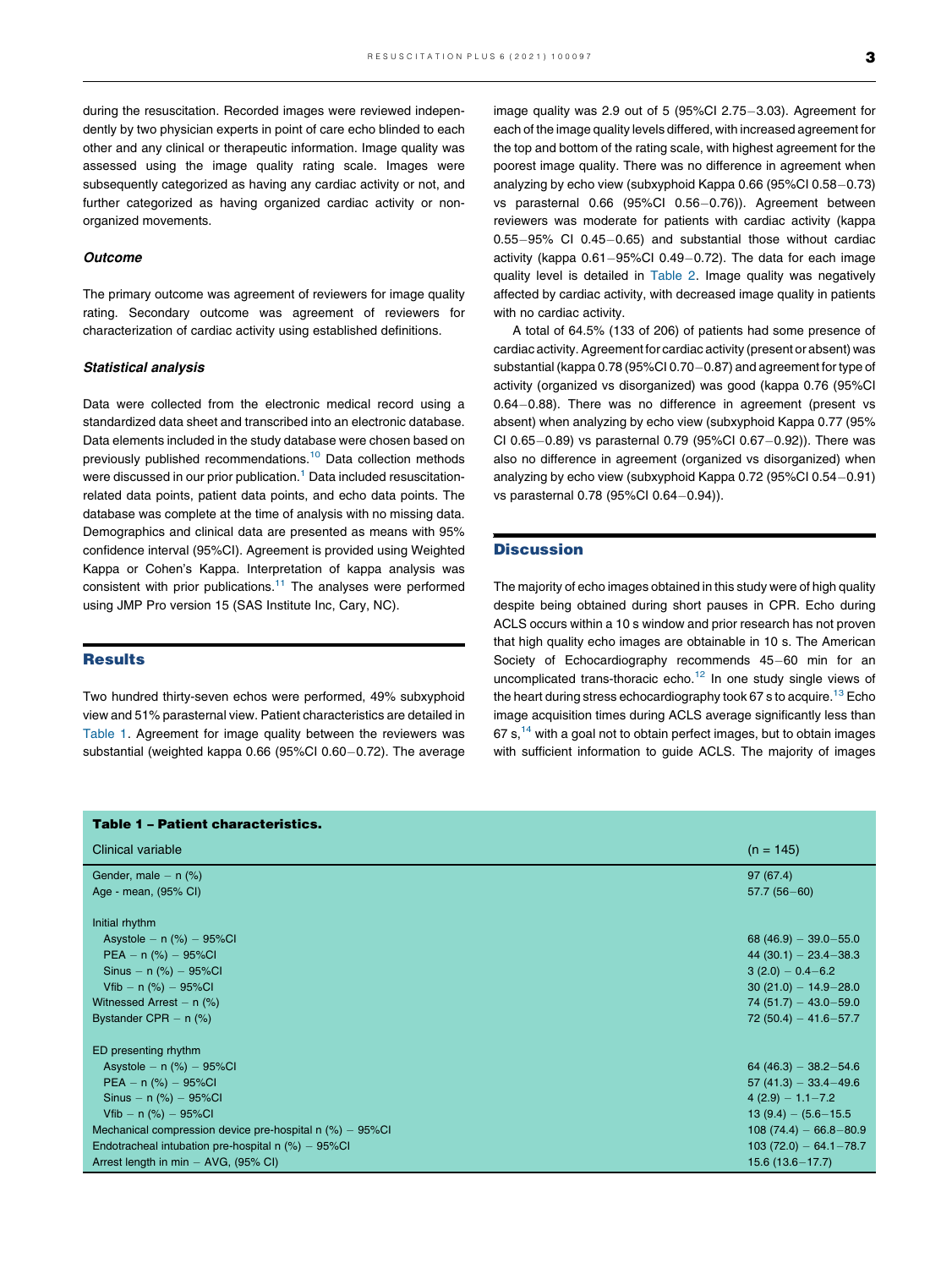<span id="page-4-0"></span>

| Table 2 - Characteristics by image quality. |                              |                              |                              |                              |                             |  |
|---------------------------------------------|------------------------------|------------------------------|------------------------------|------------------------------|-----------------------------|--|
| Clinical variable                           | Image rating 1<br>$(n = 35)$ | Image rating 2<br>$(n = 44)$ | Image rating 3<br>$(n = 70)$ | Image rating 4<br>$(n = 83)$ | Image rating 5<br>$(n = 3)$ |  |
| Subxyphoid view, n (%)                      | 26 (74%)                     | 24 (55%)                     | 32(46%)                      | 43 (52%)                     | 1 (33%)                     |  |
| Cardiac activity, n (% no)                  | 35 (100%)                    | 32 (73%)                     | 16 (23%)                     | 18 (22%)                     | $0(0\%)$                    |  |
| Sex, n (% male)                             | 24 (68%)                     | 28(64%)                      | 44 (63%)                     | 59 (71%)                     | $3(100\%)$                  |  |
| Mechanical compression device, n (% no)     | 7 (20%)                      | 12 (27%)                     | 26 (37%)                     | 16 (19%)                     | $0(0\%)$                    |  |

obtained in this study had sufficient image quality to determine cardiac activity, degree of cardiac activity and cardiac pathology such as pericardial effusion or intra-cardiac clot.

Agreement was greatest for a level 1 image quality, defined as "images uninterpretable." This is expected as it is likely the least subjective of the levels. Obtaining images in cardiac arrest is challenging and due to time constrains results in limited views of poor quality in some cases where images are completely missing. The fact that agreement for level 5 (best quality) was also greater than the other levels support the argument that clinicians agree on "perfect" and "terrible" but have less agreement for image quality in the middle.

We found substantial agreement on echo findings of cardiac activity using the most recent, and most widely used definitions in the literature.  $1,9$  Previous research into echo in cardiac arrest has focused on the presence of cardiac activity as a prognosticating event. $1,15$ Some studies have explored degrees of cardiac activity or identification of alternative reasons for cardiac arrest. $4,9$  The [international](#page-5-0) liaison committee on resuscitation recently reviewed the research behind echo in cardiac arrest and noted that definitions of cardiac activity need to be uniform and that few studies have focused on agreement between reviewers. $16$  We suggest that the definition used in this manuscript as defined by Gaspari et  $al<sup>1</sup>$  $al<sup>1</sup>$  $al<sup>1</sup>$  be adopted as the standard definition to support research aggregation.

Other researchers have presented data on agreement and image quality during bedside echocardiography, $17-19$  but [point-of-care](#page-5-0) echo in cardiac arrest has important differences from the broader use of point-of-care echo in non-resuscitative settings. Obtaining echocardiographic images during pauses in CPR requires image acquisition times that are a small fraction of the time spent on other patients. One echo image quality index focused on assessing the visibility of the endocardial boarder, $18$  but this method requires imaging through multiple cardiac cycles, which is not feasible during ACLS. It also assumes anechoic cardiac chambers to identify the endocardial boarder, a situation that is not ubiquitous in patients in cardiac arrest. Other echo image quality tools require multiple images, something not relevant to echo during [cardiac](#page-5-0) arrest.<sup>17,19</sup> The cardiac arrest patient population presents significant challenges related to image quality, and our image rating scale focuses on image elements pertinent to cardiac arrest that may have been overlooked by previous researchers.

It has been noted that the research supporting the use of ultrasound in cardiac arrest suffers from methodologic rigor and does not currently support improved outcomes stemming from use of echo.<sup>[20](#page-5-0)</sup> Further research on the use of this imaging modality during ACLS is needed with sufficient rigor to address the best role in clinical care. Tools such as this image rating scale are needed to support both improved research methodology and clinical implementation in this patient population.

This study had several limitations. This is a small study from a single site. Images were reviewed by emergency physicians with significant experience in echo during cardiac arrest, and the findings may be different for individuals with less experience. Similarly, the quality of cardiac images obtained in this cohort may not be representative of the quality of ultrasound images in other emergency departments. Patients were excluded due to lack of recorded echo images, resulting in possible selection bias. In addition, other unmeasured variables may have impacted image quality or interpretation of cardiac activity. Finally, our study focused on TTE, but transesophageal echocardiography (TEE) is emerging as a well-suited modality during cardiac arrest resuscitation.<sup>[21](#page-5-0)</sup> Several studies using TEE in cardiac arrest have shown its reliably in producing high quality images, its potential to improve CPR quality,  $22,23$  and the [ability](#page-5-0) to shorten chest compressions pauses $^{24}$  $^{24}$  $^{24}$  intra-arrest. Future studies should evaluate image quality in TEE-guided resuscitations and potentially compare image agreement between the TTE and TEE.

#### Conclusion

This novel image quality rating scale demonstrates substantial agreement between clinicians. The ability to track and rate image quality is important for interpretation of clinical findings and aggregating data. This rating scale focuses on the image elements which are important and specific to echo during cardiac arrest resuscitation and therefore represents a valuable tool for clinicians and researchers in the field.

#### Author contribution

RG conceived and designed the study. FT contributed to methodology. RG and TG supervised the conduct of the study and data collection. AK provided database support and administration of imaging as well as contributions to manuscript preparation. RG and TG undertook recruitment of patients and managed the data, including quality control. RG provided statistical advice on study design and analyzed the data; RG drafted the manuscript, and all authors contributed substantially to its revision. RG takes responsibility for the paper as a whole.

#### Declaration of interest

None.

#### Ethics information

This study was reviewed and approved by the UMASS institutional Review Board.